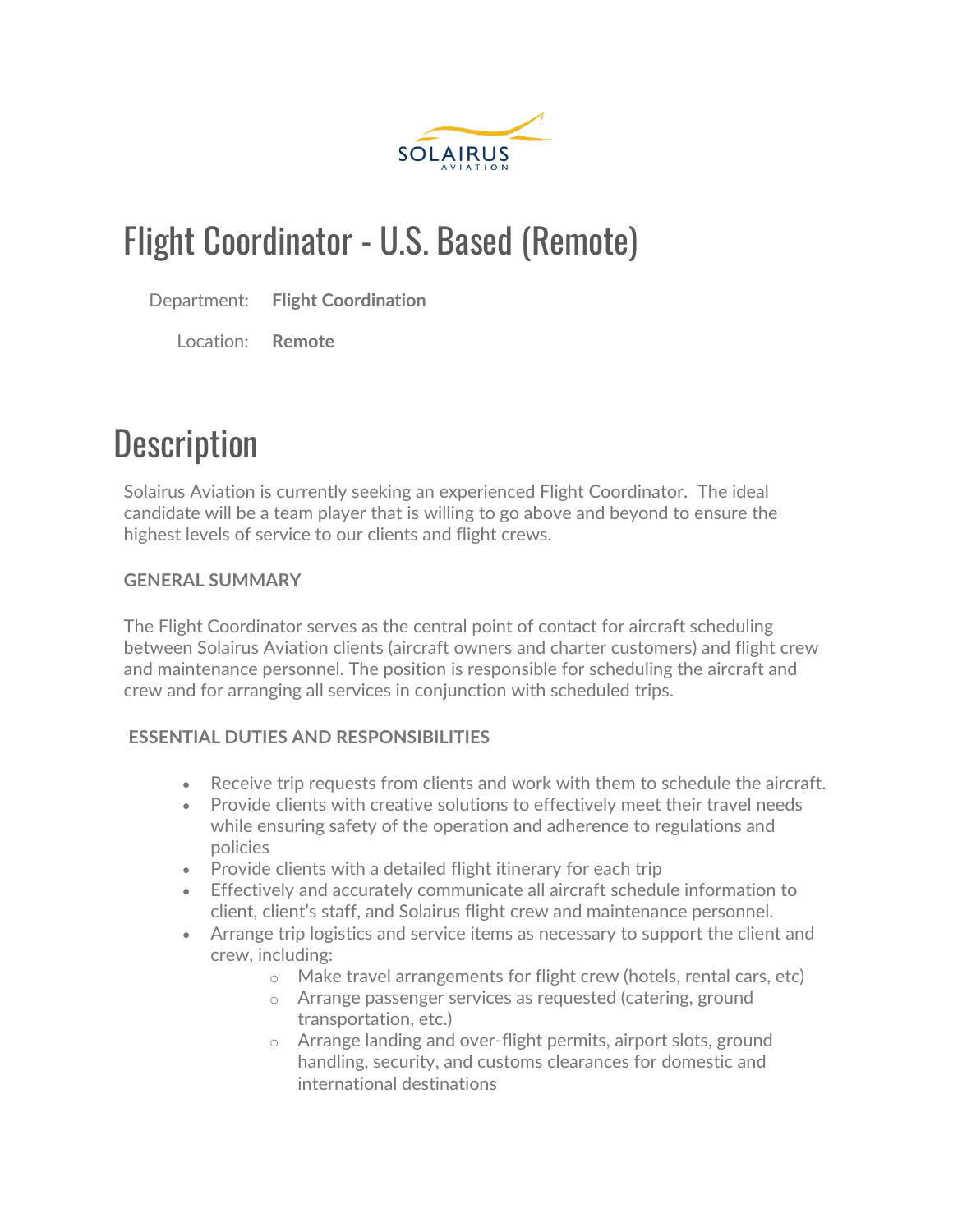- $\circ$  Assist crew with visas and other international entry requirements
- o Provide required documentation for and communicate with various government agencies for domestic and international operations, including Customs and Immigration as applicable.
- Coordinate aircraft movement in concert with the Pilot in Command to ensure that all airspace, airport, and duty time restrictions are complied with
- Provide flight following to clients and ensure that all support services are arranged and confirmed per the schedule.
- Monitor flight and duty time limitations for flight crews to ensure compliance with applicable Federal Aviation Regulations and Solairus Flight Operations Manuals.
- Assist flight crew as necessary with trip analysis and planning to determine feasibility, options for fuel stops, crew augmentation, etc.
- Maintain a current database of all client and flight crew contact information and preferences for each assigned account so that it is readily available to all Flight Followers.

#### **REQUIRED KNOWLEDGE, SKILLS & ABILITIES**

- Excellent Interpersonal and Customer Service Skills
- Four-year college degree preferred
- Ability to work with the Solairus flight planning and scheduling software, and the Microsoft Windows and Office Software.
- Ability to interact effectively as a team member with other Flight Coordinators.
- Ability to maintain strict confidentiality in all cases regarding client information and travel schedule.
- Knowledge of aircraft dispatch principles and aircraft trip planning principles including knowledge of FAA regulations, airport information, resources available for trip planning, aircraft and trip support, and weather monitoring.
- Ability to quickly learn and assimilate Solairus flight operations standards and policy.
- Well organized and meticulous
- Ability to plan and to prioritize work with limited supervision

#### **PHYSICAL REQUIREMENTS**

- Seeing: must be able to read report, charts, and to use a computer. (75-100%)
- Hearing: must be able to hear well enough to communicate over the phone in and person with clients and co-workers. (75-100%)
- Standing/Walking: very limited. (0-15%)
- Fingering/Grasping/Feeling: must be able to write, type, use a computer and use a phone. (75-100%)